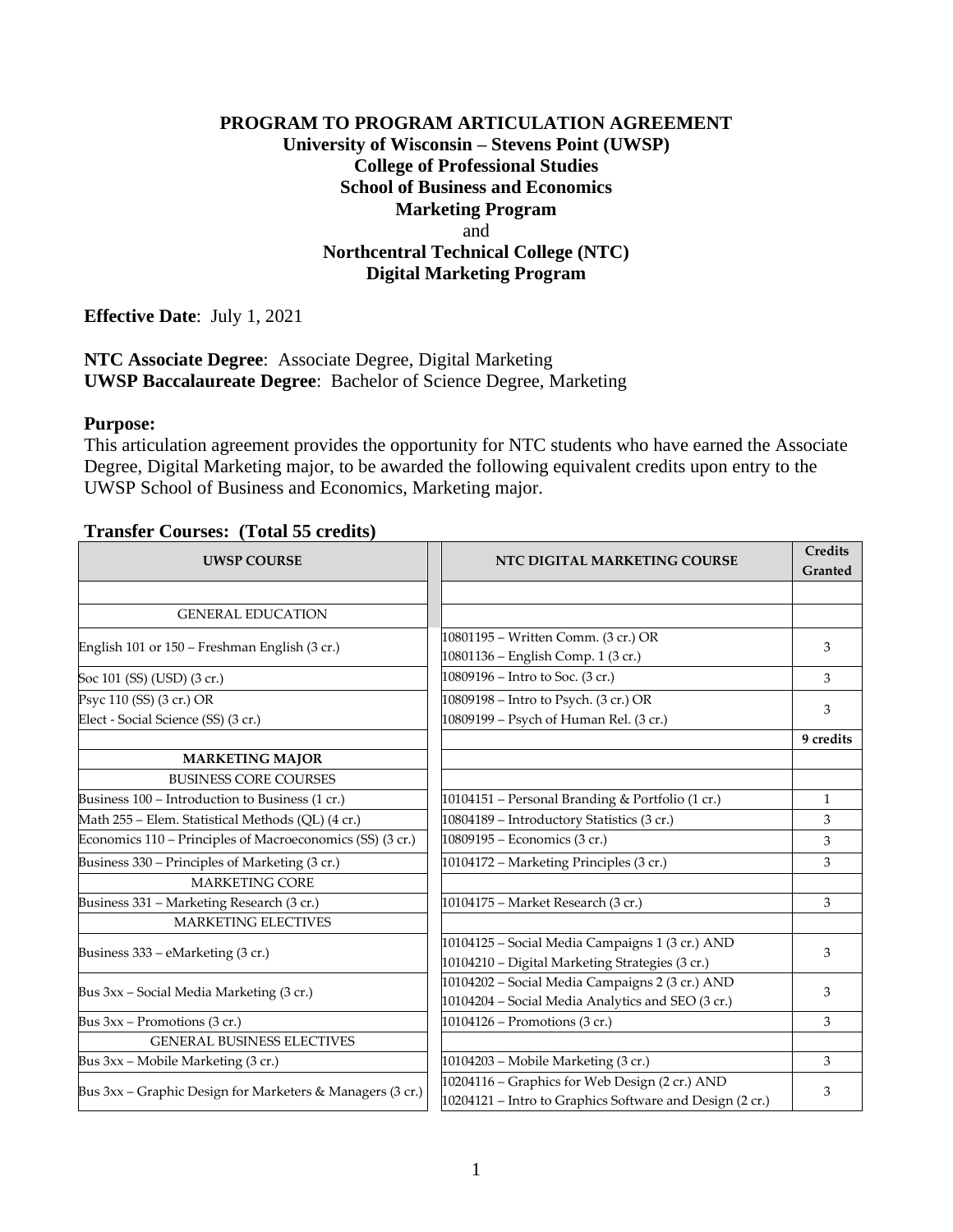|                                                      |                                                       | 28 credits |
|------------------------------------------------------|-------------------------------------------------------|------------|
| <b>GENERAL UWSP ELECTIVES</b>                        |                                                       |            |
| Bus 3xx – Marketing Management (3 cr.)               | 10104171 – Marketing Management (3 cr.)               | 3          |
| Bus 2xx - Email Marketing Campaigns (3 cr.)          | 10104206 - Email Marketing Campaigns (3 cr.)          | 3          |
| Bus 2xx – Content Marketing (3 cr.)                  | 10104209 - Content Marketing (3 cr.)                  | З          |
| Bus 2xx – Introduction to Mass Communication (3 cr.) | 10801141 – Introduction to Mass Communication (3 cr.) | 3          |
| Bus 2xx – Video for Social Media (2 cr.)             | 10206160 - Video for Social Media (2 cr.)             | າ          |
| Bus $2xx$ – Customer Service (2 cr.)                 | 10104103 – Customer Service (2 cr.)                   | 2          |
| Bus 2xx - Marketing Presentations (1 cr.)            | 10104184 - Marketing Presentations (1 cr.)            |            |
| Bus 1xx – Customer Relationship Management (1 cr.)   | 10104207 - Customer Relationship Management (1 cr.)   |            |
|                                                      |                                                       | 18 credits |
|                                                      |                                                       |            |
|                                                      | <b>ITOTAL TRANSFERRED CREDITS</b>                     | 55         |

### **REQUIRED COURSES: (Total 71-77 credits)**

The following coursework will be required to obtain the Bachelor of Science in Marketing:

| <b>UWSP REQUIREMENT</b>                             | <b>UWSP COURSE</b>                            | Credits       |
|-----------------------------------------------------|-----------------------------------------------|---------------|
|                                                     |                                               |               |
| <b>GENERAL EDUCATION</b>                            |                                               |               |
| <b>Written Communication</b>                        | Engl 202 - Sophomore English                  | 3             |
| Oral Communication                                  | Comm 101 - Fundamentals of Oral Communication | 3             |
| Wellness                                            | Choose from designated classes                | $\mathbf{1}$  |
| Arts (ART)                                          | Choose from designated classes                | 3             |
| Humanities (HU)                                     | Choose from designated classes                | 3             |
| Historical Perspectives (HP)                        | Choose from designated classes                | 3             |
| Natural Sciences (NS)                               | Choose from designated classes                | 3             |
| Additional ART/HU/HP/NS                             | Choose from designated classes                | 3             |
| Global Awareness (GA)                               | Can be satisfied with above classwork         | $0 - 3$       |
| Environmental Responsibility (ER)                   | Can be satisfied with above classwork         | $0 - 3$       |
|                                                     |                                               |               |
|                                                     |                                               | 22-28 credits |
| <b>MARKETING MAJOR</b>                              |                                               |               |
| <b>BUSINESS CORE COURSES</b>                        |                                               |               |
| Math for Social Sciences or Applied Calculus        | Math 109 or 111*                              | 4             |
| Principles of Microeconomics (SS)                   | Econ 111                                      | 3             |
| Introduction to Financial Accounting                | Acct 210                                      | 3             |
| Introduction to Managerial Accounting               | Acct 211                                      | 3             |
| Written Communication for the Business Professional | <b>Bus 300</b>                                | 3             |
| Oral Communication for the Business Professional    | <b>Bus 301</b>                                | 3             |
| Organizational Behavior                             | <b>Bus 325</b>                                | 3             |
| <b>Business Law and Ethics</b>                      | <b>Bus 340</b>                                | 3             |
| Principles of Finance                               | <b>Bus 350</b>                                | 3             |
| Principles of Production                            | <b>Bus 360</b>                                | 3             |
| Management Information Systems                      | <b>Bus 370</b>                                | 3             |
| Principles of Business Analytics                    | <b>Bus 380</b>                                | 3             |
| Internship (EL)                                     | <b>Bus 497</b>                                | 3             |
| Management Capstone                                 | Bus 480                                       | 3             |
| <b>MARKETING CORE</b>                               |                                               |               |
| <b>Buyer Behavior</b>                               | <b>Bus 337</b>                                | 3             |
| Marketing Strategy                                  | <b>Bus 438</b>                                | 3             |